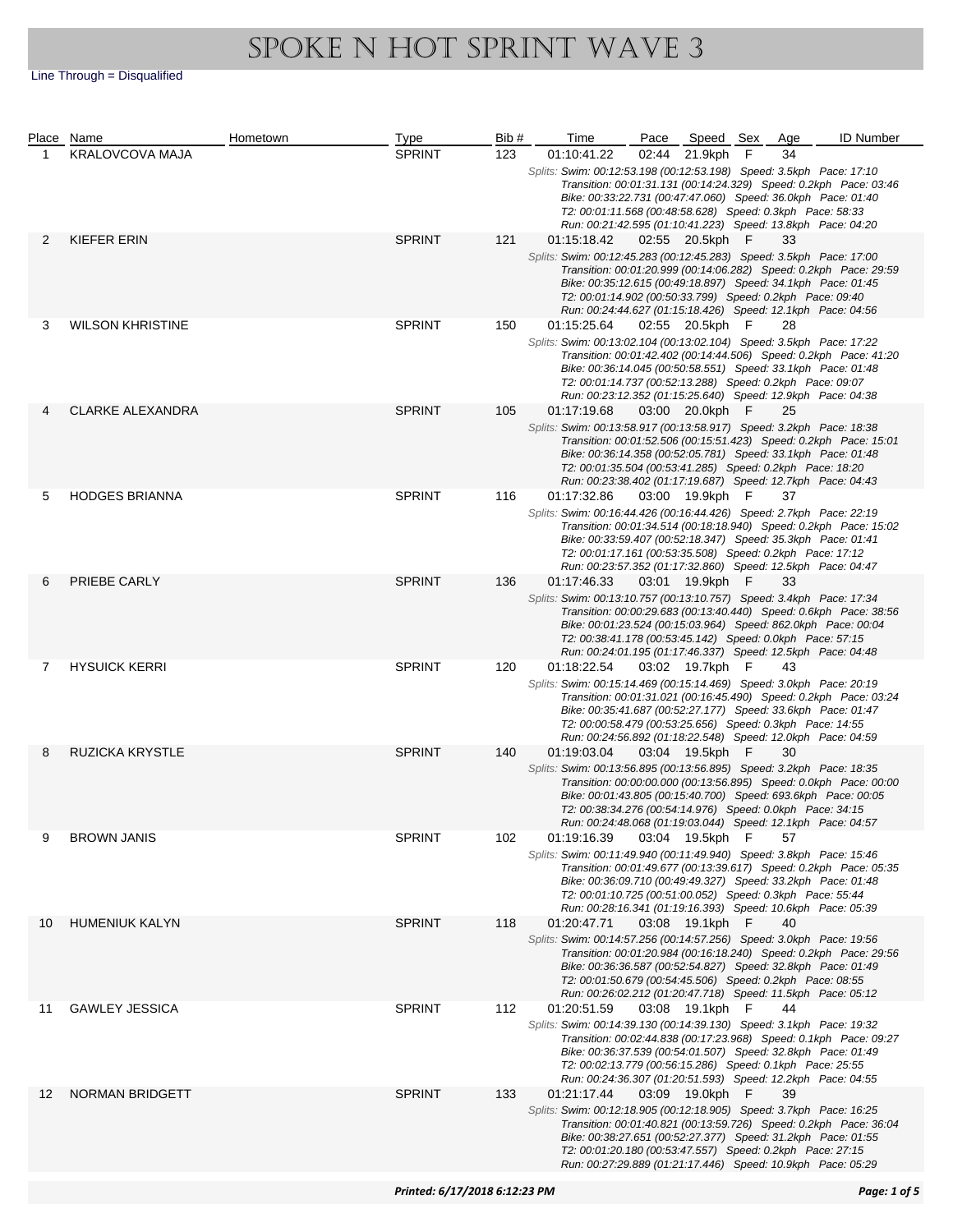|    | Place Name             | Hometown | Type                 | Bib#        | Time                                                                                                                      | Pace            | Speed Sex       |     | Age                                                                  | <b>ID Number</b>                                                     |
|----|------------------------|----------|----------------------|-------------|---------------------------------------------------------------------------------------------------------------------------|-----------------|-----------------|-----|----------------------------------------------------------------------|----------------------------------------------------------------------|
| 13 | <b>SEAMAN JENNIFER</b> |          | <b>SPRINT</b>        | 142         | 01:21:44.98                                                                                                               |                 | 03:10 18.9kph   | F   | 43                                                                   |                                                                      |
|    |                        |          |                      |             | Splits: Swim: 00:17:05.798 (00:17:05.798) Speed: 2.6kph Pace: 22:47                                                       |                 |                 |     |                                                                      |                                                                      |
|    |                        |          |                      |             |                                                                                                                           |                 |                 |     |                                                                      | Transition: 00:38:55.769 (00:56:01.567) Speed: 0.0kph Pace: 45:53    |
|    |                        |          |                      |             | Bike: 00:00:00.000 (00:56:01.567) Speed: 0.0kph Pace: 00:00                                                               |                 |                 |     |                                                                      |                                                                      |
|    |                        |          |                      |             | T2: 00:01:22.200 (00:57:23.767) Speed: 0.2kph Pace: 33:59                                                                 |                 |                 |     |                                                                      |                                                                      |
|    | <b>HOUDEK BRITTON</b>  |          | <b>SPRINT</b>        |             | Run: 00:24:21.221 (01:21:44.988) Speed: 12.3kph Pace: 04:52                                                               |                 |                 |     |                                                                      |                                                                      |
| 14 |                        |          |                      | 117         | 01:21:50.58                                                                                                               |                 | 03:10 18.9kph F |     | 33                                                                   |                                                                      |
|    |                        |          |                      |             | Splits: Swim: 00:16:45.588 (00:16:45.588) Speed: 2.7kph Pace: 22:20                                                       |                 |                 |     |                                                                      | Transition: 00:01:45.158 (00:18:30.746) Speed: 0.2kph Pace: 50:31    |
|    |                        |          |                      |             | Bike: 00:36:35.551 (00:55:06.297) Speed: 32.8kph Pace: 01:49                                                              |                 |                 |     |                                                                      |                                                                      |
|    |                        |          |                      |             | T2: 00:01:23.375 (00:56:29.672) Speed: 0.2kph Pace: 37:55                                                                 |                 |                 |     |                                                                      |                                                                      |
|    |                        |          |                      |             | Run: 00:25:20.910 (01:21:50.582) Speed: 11.8kph Pace: 05:04                                                               |                 |                 |     |                                                                      |                                                                      |
| 15 | DREHER KATHY           |          | <b>SPRINT</b>        | 106         | 01:22:28.62                                                                                                               |                 | 03:12 18.7kph   | - F | 56                                                                   |                                                                      |
|    |                        |          |                      |             | Splits: Swim: 00:15:06.105 (00:15:06.105) Speed: 3.0kph Pace: 20:08                                                       |                 |                 |     |                                                                      |                                                                      |
|    |                        |          |                      |             |                                                                                                                           |                 |                 |     |                                                                      | Transition: 00:02:09.773 (00:17:15.878) Speed: 0.1kph Pace: 12:34    |
|    |                        |          |                      |             | Bike: 00:37:06.129 (00:54:22.007) Speed: 32.3kph Pace: 01:51                                                              |                 |                 |     |                                                                      |                                                                      |
|    |                        |          |                      |             | T2: 00:01:46.868 (00:56:08.875) Speed: 0.2kph Pace: 56:13<br>Run: 00:26:19.746 (01:22:28.621) Speed: 11.4kph Pace: 05:15  |                 |                 |     |                                                                      |                                                                      |
| 16 | ANDERSON LAUREN        |          | <b>SPRINT</b>        | 100         | 01:23:02.97                                                                                                               |                 | 03:13 18.6kph   | F   | 26                                                                   |                                                                      |
|    |                        |          |                      |             | Splits: Swim: 00:14:20.669 (00:14:20.669) Speed: 3.1kph Pace: 19:07                                                       |                 |                 |     |                                                                      |                                                                      |
|    |                        |          |                      |             |                                                                                                                           |                 |                 |     |                                                                      | Transition: 00:01:40.161 (00:16:00.830) Speed: 0.2kph    Pace: 33:52 |
|    |                        |          |                      |             | Bike: 00:38:54.617 (00:54:55.447) Speed: 30.8kph Pace: 01:56                                                              |                 |                 |     |                                                                      |                                                                      |
|    |                        |          |                      |             | T2: 00:01:22.376 (00:56:17.823) Speed: 0.2kph Pace: 34:35                                                                 |                 |                 |     |                                                                      |                                                                      |
|    |                        |          |                      |             | Run: 00:26:45.148 (01:23:02.971) Speed: 11.2kph Pace: 05:21                                                               |                 |                 |     |                                                                      |                                                                      |
| 17 | <b>MILNER NATALYA</b>  |          | <b>SPRINT</b>        | 130         | 01:23:11.07                                                                                                               |                 | 03:13 18.6kph F |     | 26                                                                   |                                                                      |
|    |                        |          |                      |             | Splits: Swim: 00:12:07.272 (00:12:07.272) Speed: 3.7kph    Pace: 16:09                                                    |                 |                 |     |                                                                      |                                                                      |
|    |                        |          |                      |             |                                                                                                                           |                 |                 |     |                                                                      | Transition: 00:02:02.580 (00:14:09.852) Speed: 0.1kph Pace: 48:35    |
|    |                        |          |                      |             | Bike: 00:39:23.785 (00:53:33.637) Speed: 30.5kph Pace: 01:58<br>T2: 00:02:09.397 (00:55:43.034) Speed: 0.1kph Pace: 11:19 |                 |                 |     |                                                                      |                                                                      |
|    |                        |          |                      |             | Run: 00:27:28.040 (01:23:11.074) Speed: 10.9kph Pace: 05:29                                                               |                 |                 |     |                                                                      |                                                                      |
| 18 | <b>BALZER ASHLEY</b>   |          | <b>SPRINT</b>        | 101         | 01:23:15.71                                                                                                               |                 | 03:14 18.6kph   | - F | 20                                                                   |                                                                      |
|    |                        |          |                      |             | Splits: Swim: 00:15:06.948 (00:15:06.948) Speed: 3.0kph Pace: 20:09                                                       |                 |                 |     |                                                                      |                                                                      |
|    |                        |          |                      |             |                                                                                                                           |                 |                 |     |                                                                      | Transition: 00:01:58.928 (00:17:05.876) Speed: 0.2kph    Pace: 36:25 |
|    |                        |          |                      |             | Bike: 00:40:09.921 (00:57:15.797) Speed: 29.9kph Pace: 02:00                                                              |                 |                 |     |                                                                      |                                                                      |
|    |                        |          |                      |             | T2: 00:01:03.406 (00:58:19.203) Speed: 0.3kph Pace: 31:21                                                                 |                 |                 |     |                                                                      |                                                                      |
|    |                        |          |                      |             | Run: 00:24:56.515 (01:23:15.718) Speed: 12.0kph Pace: 04:59                                                               |                 |                 |     |                                                                      |                                                                      |
| 19 | <b>MASUR JENNIFER</b>  |          | <b>SPRINT</b>        | 128         | 01:23:27.26                                                                                                               |                 | 03:14 18.5kph F |     | 46                                                                   |                                                                      |
|    |                        |          |                      |             | Splits: Swim: 00:17:16.888 (00:17:16.888) Speed: 2.6kph Pace: 23:02                                                       |                 |                 |     |                                                                      |                                                                      |
|    |                        |          |                      |             |                                                                                                                           |                 |                 |     |                                                                      | Transition: 00:01:56.710 (00:19:13.598) Speed: 0.2kph Pace: 29:02    |
|    |                        |          |                      |             | Bike: 00:37:41.769 (00:56:55.367) Speed: 31.8kph Pace: 01:53<br>T2: 00:01:25.032 (00:58:20.399) Speed: 0.2kph Pace: 43:26 |                 |                 |     |                                                                      |                                                                      |
|    |                        |          |                      |             | Run: 00:25:06.869 (01:23:27.268) Speed: 11.9kph Pace: 05:01                                                               |                 |                 |     |                                                                      |                                                                      |
| 20 | <b>MIMBS JAIMIE</b>    |          | <b>SPRINT</b>        | 131         | 01:23:31.43                                                                                                               |                 | 03:14 18.5kph F |     | 42                                                                   |                                                                      |
|    |                        |          |                      |             | Splits: Swim: 00:16:10.710 (00:16:10.710) Speed: 2.8kph Pace: 21:34                                                       |                 |                 |     |                                                                      |                                                                      |
|    |                        |          |                      |             |                                                                                                                           |                 |                 |     |                                                                      | Transition: 00:02:31.245 (00:18:41.955) Speed: 0.1kph Pace: 24:09    |
|    |                        |          |                      |             | Bike: 00:38:13.382 (00:56:55.337) Speed: 31.4kph Pace: 01:54                                                              |                 |                 |     |                                                                      |                                                                      |
|    |                        |          |                      |             | T2: 00:01:24.894 (00:58:20.231) Speed: 0.2kph Pace: 42:58                                                                 |                 |                 |     |                                                                      |                                                                      |
|    |                        |          |                      |             | Run: 00:25:11.199 (01:23:31.430) Speed: 11.9kph Pace: 05:02                                                               |                 |                 |     |                                                                      |                                                                      |
| 21 | <b>WOLDU JULIE</b>     |          | 152<br><b>SPRINT</b> |             | 01:23:49.56                                                                                                               |                 | 03:15 18.4kph F |     | 33                                                                   |                                                                      |
|    |                        |          |                      |             | Splits: Swim: 00:16:29.375 (00:16:29.375) Speed: 2.7kph Pace: 21:59                                                       |                 |                 |     |                                                                      | Transition: 00:02:29.687 (00:18:59.062) Speed: 0.1kph Pace: 18:57    |
|    |                        |          |                      |             | Bike: 00:37:56.935 (00:56:55.997) Speed: 31.6kph Pace: 01:53                                                              |                 |                 |     |                                                                      |                                                                      |
|    |                        |          |                      |             | T2: 00:01:26.644 (00:58:22.641) Speed: 0.2kph Pace: 48:48                                                                 |                 |                 |     |                                                                      |                                                                      |
|    |                        |          |                      |             | Run: 00:25:26.920 (01:23:49.561) Speed: 11.8kph Pace: 05:05                                                               |                 |                 |     |                                                                      |                                                                      |
| 22 | <b>HARRISON YVONNE</b> |          | <b>SPRINT</b>        | 113         | 01:24:06.37                                                                                                               |                 | 03:15 18.4kph   | - F | 54                                                                   |                                                                      |
|    |                        |          |                      |             | Splits: Swim: 00:16:14.223 (00:16:14.223) Speed: 2.8kph Pace: 21:38                                                       |                 |                 |     |                                                                      |                                                                      |
|    |                        |          |                      |             |                                                                                                                           |                 |                 |     |                                                                      | Transition: 00:00:07.144 (00:16:21.367) Speed: 2.5kph Pace: 23:48    |
|    |                        |          |                      |             |                                                                                                                           |                 |                 |     |                                                                      | Bike: 00:02:36.226 (00:18:57.593) Speed: 460.9kph Pace: 00:07        |
|    |                        |          |                      |             | T2: 00:39:01.966 (00:57:59.559) Speed: 0.0kph Pace: 06:33                                                                 |                 |                 |     |                                                                      |                                                                      |
|    |                        |          |                      |             | Run: 00:26:06.817 (01:24:06.376) Speed: 11.5kph Pace: 05:13                                                               |                 |                 |     |                                                                      |                                                                      |
| 23 | <b>MEDLOSKI KELLY</b>  |          | <b>SPRINT</b>        | 129         | 01:24:07.58<br>Splits: Swim: 00:13:42.276 (00:13:42.276) Speed: 3.3kph    Pace: 18:16                                     |                 | 03:16 18.4kph F |     | 37                                                                   |                                                                      |
|    |                        |          |                      |             |                                                                                                                           |                 |                 |     |                                                                      | Transition: 00:02:05.120 (00:15:47.396) Speed: 0.1kph Pace: 57:03    |
|    |                        |          |                      |             | Bike: 00:38:53.711 (00:54:41.107) Speed: 30.9kph Pace: 01:56                                                              |                 |                 |     |                                                                      |                                                                      |
|    |                        |          |                      |             | T2: 00:02:03.043 (00:56:44.150) Speed: 0.1kph Pace: 50:08                                                                 |                 |                 |     |                                                                      |                                                                      |
|    |                        |          |                      |             | Run: 00:27:23.437 (01:24:07.587) Speed: 11.0kph Pace: 05:28                                                               |                 |                 |     |                                                                      |                                                                      |
| 24 | <b>KRUGER EMILY</b>    |          | <b>SPRINT</b><br>125 | 01:25:09.80 |                                                                                                                           | 03:18 18.1kph F |                 | 24  |                                                                      |                                                                      |
|    |                        |          |                      |             | Splits: Swim: 00:14:43.568 (00:14:43.568) Speed: 3.1kph Pace: 19:38                                                       |                 |                 |     |                                                                      |                                                                      |
|    |                        |          |                      |             |                                                                                                                           |                 |                 |     | Transition: 00:01:41.924 (00:16:25.492) Speed: 0.2kph    Pace: 39:44 |                                                                      |
|    |                        |          |                      |             | Bike: 00:40:29.805 (00:56:55.297) Speed: 29.6kph Pace: 02:01<br>T2: 00:01:51.224 (00:58:46.521) Speed: 0.2kph Pace: 10:44 |                 |                 |     |                                                                      |                                                                      |
|    |                        |          |                      |             | Run: 00:26:23.280 (01:25:09.801) Speed: 11.4kph Pace: 05:16                                                               |                 |                 |     |                                                                      |                                                                      |
|    |                        |          |                      |             |                                                                                                                           |                 |                 |     |                                                                      |                                                                      |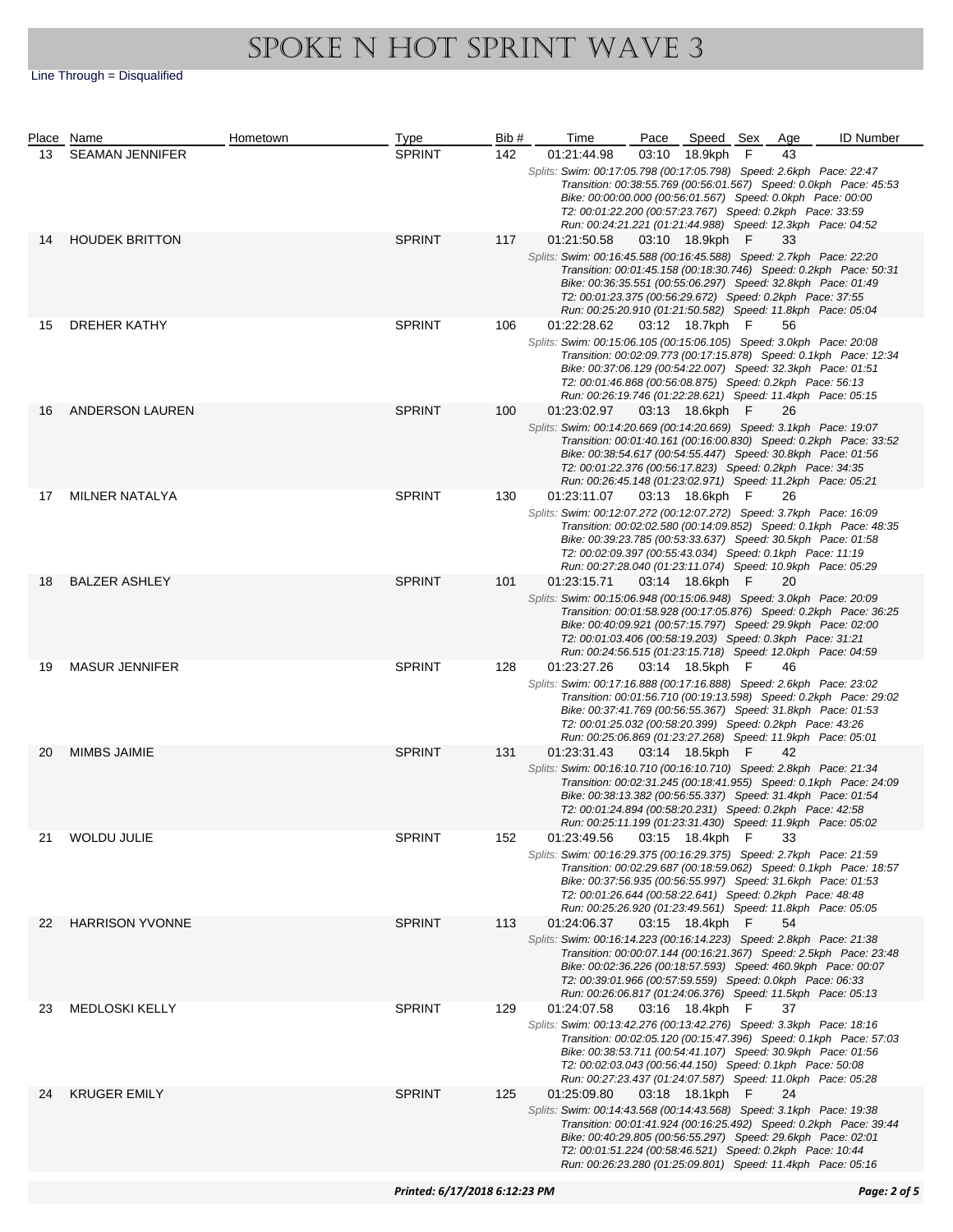|    | Place Name                           | Hometown | <b>Type</b>   | Bib# | Time                                                                                                                                                                                                                                                                           | Pace | Speed Sex       |     | Age | <b>ID Number</b>                                                     |
|----|--------------------------------------|----------|---------------|------|--------------------------------------------------------------------------------------------------------------------------------------------------------------------------------------------------------------------------------------------------------------------------------|------|-----------------|-----|-----|----------------------------------------------------------------------|
| 25 | <b>TCHERNI MARLY</b>                 |          | <b>SPRINT</b> | 146  | 01:25:19.39<br>Splits: Swim: 00:15:06.698 (00:15:06.698) Speed: 3.0kph Pace: 20:08<br>Bike: 00:39:08.423 (00:56:54.987) Speed: 30.7kph Pace: 01:57<br>T2: 00:00:49.546 (00:57:44.533) Speed: 0.4kph Pace: 45:09<br>Run: 00:27:34.858 (01:25:19.391) Speed: 10.9kph Pace: 05:30 |      | 03:18 18.1kph   | F   | 44  | Transition: 00:02:39.866 (00:17:46.564) Speed: 0.1kph Pace: 52:53    |
| 26 | <b>HUTCHISON JANUARY</b>             |          | <b>SPRINT</b> | 119  | 01:25:26.25<br>Splits: Swim: 00:17:05.417 (00:17:05.417) Speed: 2.6kph Pace: 22:47<br>Bike: 00:37:53.429 (00:56:40.117) Speed: 31.7kph Pace: 01:53<br>T2: 00:01:03.633 (00:57:43.750) Speed: 0.3kph Pace: 32:06<br>Run: 00:27:42.508 (01:25:26.258) Speed: 10.8kph Pace: 05:32 |      | 03:19 18.1kph F |     | 42  | Transition: 00:01:41.271 (00:18:46.688) Speed: 0.2kph    Pace: 37:34 |
| 27 | LOUTTIT SUZANNE                      |          | <b>SPRINT</b> | 126  | 01:25:44.10<br>Splits: Swim: 00:14:36.448 (00:14:36.448) Speed: 3.1kph Pace: 19:28<br>Bike: 00:37:23.581 (00:54:39.587) Speed: 32.1kph Pace: 01:52<br>T2: 00:01:33.269 (00:56:12.856) Speed: 0.2kph Pace: 10:53<br>Run: 00:29:31.251 (01:25:44.107) Speed: 10.2kph Pace: 05:54 |      | 03:19 18.0kph   | - F | 52  | Transition: 00:02:39.558 (00:17:16.006) Speed: 0.1kph Pace: 51:51    |
| 28 | HAUSERMANN NATASHA                   |          | <b>SPRINT</b> | 114  | 01:26:49.40<br>Splits: Swim: 00:15:34.931 (00:15:34.931) Speed: 2.9kph Pace: 20:46<br>Bike: 00:40:40.847 (00:57:58.452) Speed: 29.5kph Pace: 02:02<br>T2: 00:01:15.177 (00:59:13.629) Speed: 0.2kph Pace: 10:35<br>Run: 00:27:35.776 (01:26:49.405) Speed: 10.9kph Pace: 05:31 |      | 03:22 17.8kph   | - F | 22  | Transition: 00:01:42.674 (00:17:17.605) Speed: 0.2kph    Pace: 42:14 |
| 29 | WINTERHALT DAWN                      |          | <b>SPRINT</b> | 151  | 01:27:48.43<br>Splits: Swim: 00:16:09.824 (00:16:09.824) Speed: 2.8kph Pace: 21:33<br>Bike: 00:37:08.731 (00:55:12.587) Speed: 32.3kph Pace: 01:51<br>T2: 00:02:04.074 (00:57:16.661) Speed: 0.1kph Pace: 53:34<br>Run: 00:30:31.776 (01:27:48.437) Speed: 9.8kph Pace: 06:06  |      | 03:24 17.6kph F |     | 48  | Transition: 00:01:54.032 (00:18:03.856) Speed: 0.2kph Pace: 20:06    |
| 30 | POWELL MAUREEN                       |          | <b>SPRINT</b> | 135  | 01:29:05.07<br>Splits: Swim: 00:17:01.451 (00:17:01.451) Speed: 2.6kph Pace: 22:41<br>Bike: 00:40:21.727 (01:00:45.012) Speed: 29.7kph Pace: 02:01<br>T2: 00:01:31.666 (01:02:16.678) Speed: 0.2kph Pace: 05:33<br>Run: 00:26:48.392 (01:29:05.070) Speed: 11.2kph Pace: 05:21 |      | 03:27 17.3kph   | - F | 55  | Transition: 00:03:21.834 (00:20:23.285) Speed: 0.1kph Pace: 12:46    |
| 31 | <b>HILLIS KARLA</b>                  |          | <b>SPRINT</b> | 115  | 01:30:10.69<br>Splits: Swim: 00:13:23.808 (00:13:23.808) Speed: 3.4kph Pace: 17:51<br>Bike: 00:43:39.231 (00:59:15.596) Speed: 27.5kph Pace: 02:10<br>T2: 00:01:15.753 (01:00:31.349) Speed: 0.2kph Pace: 12:30<br>Run: 00:29:39.341 (01:30:10.690) Speed: 10.1kph Pace: 05:55 |      | 03:30 17.1kph F |     | 27  | Transition: 00:02:12.557 (00:15:36.365) Speed: 0.1kph Pace: 21:51    |
| 32 | <b>SCHMIDT CHARITY</b>               |          | <b>SPRINT</b> | 141  | 01:30:49.92<br>Splits: Swim: 00:17:12.135 (00:17:12.135) Speed: 2.6kph Pace: 22:56<br>Bike: 00:39:40.440 (00:59:02.822) Speed: 30.2kph Pace: 01:59<br>T2: 00:01:29.572 (01:00:32.394) Speed: 0.2kph Pace: 58:34<br>Run: 00:30:17.529 (01:30:49.923) Speed: 9.9kph Pace: 06:03  |      | 03:31 17.0kph F |     | 39  | Transition: 00:02:10.247 (00:19:22.382) Speed: 0.1kph Pace: 14:09    |
| 33 | PELLETIER FRANKIE                    |          | SPRINT        | 134  | 01:31:05.93<br>Splits: Swim: 00:16:17.798 (00:16:17.798) Speed: 2.8kph Pace: 21:43<br>Bike: 00:41:05.210 (00:59:40.108) Speed: 29.2kph Pace: 02:03<br>T2: 00:01:29.998 (01:01:10.106) Speed: 0.2kph Pace: 59:59<br>Run: 00:29:55.824 (01:31:05.930) Speed: 10.0kph Pace: 05:59 |      | 03:32 17.0kph F |     | 59  | Transition: 00:02:17.100 (00:18:34.898) Speed: 0.1kph Pace: 37:00    |
| 34 | <b>MOMBOURQUETTE</b><br><b>SHARI</b> |          | <b>SPRINT</b> | 132  | 01:31:20.74<br>Splits: Swim: 00:17:25.265 (00:17:25.265) Speed: 2.6kph Pace: 23:13<br>Bike: 00:38:12.074 (00:58:01.623) Speed: 31.4kph Pace: 01:54<br>T2: 00:01:22.628 (00:59:24.251) Speed: 0.2kph Pace: 35:25<br>Run: 00:31:56.491 (01:31:20.742) Speed: 9.4kph Pace: 06:23  |      | 03:32 16.9kph F |     | 59  | Transition: 00:02:24.284 (00:19:49.549) Speed: 0.1kph Pace: 00:56    |
| 35 | <b>DUVAL CAROLINE</b>                |          | <b>SPRINT</b> | 108  | 01:32:12.65<br>Splits: Swim: 00:13:49.473 (00:13:49.473) Speed: 3.3kph Pace: 18:25<br>Bike: 00:42:24.360 (00:59:03.315) Speed: 28.3kph Pace: 02:07<br>T2: 00:01:52.214 (01:00:55.529) Speed: 0.2kph Pace: 14:02<br>Run: 00:31:17.126 (01:32:12.655) Speed: 9.6kph Pace: 06:15  |      | 03:34 16.8kph   | -F  | 38  | Transition: 00:02:49.482 (00:16:38.955) Speed: 0.1kph    Pace: 24:56 |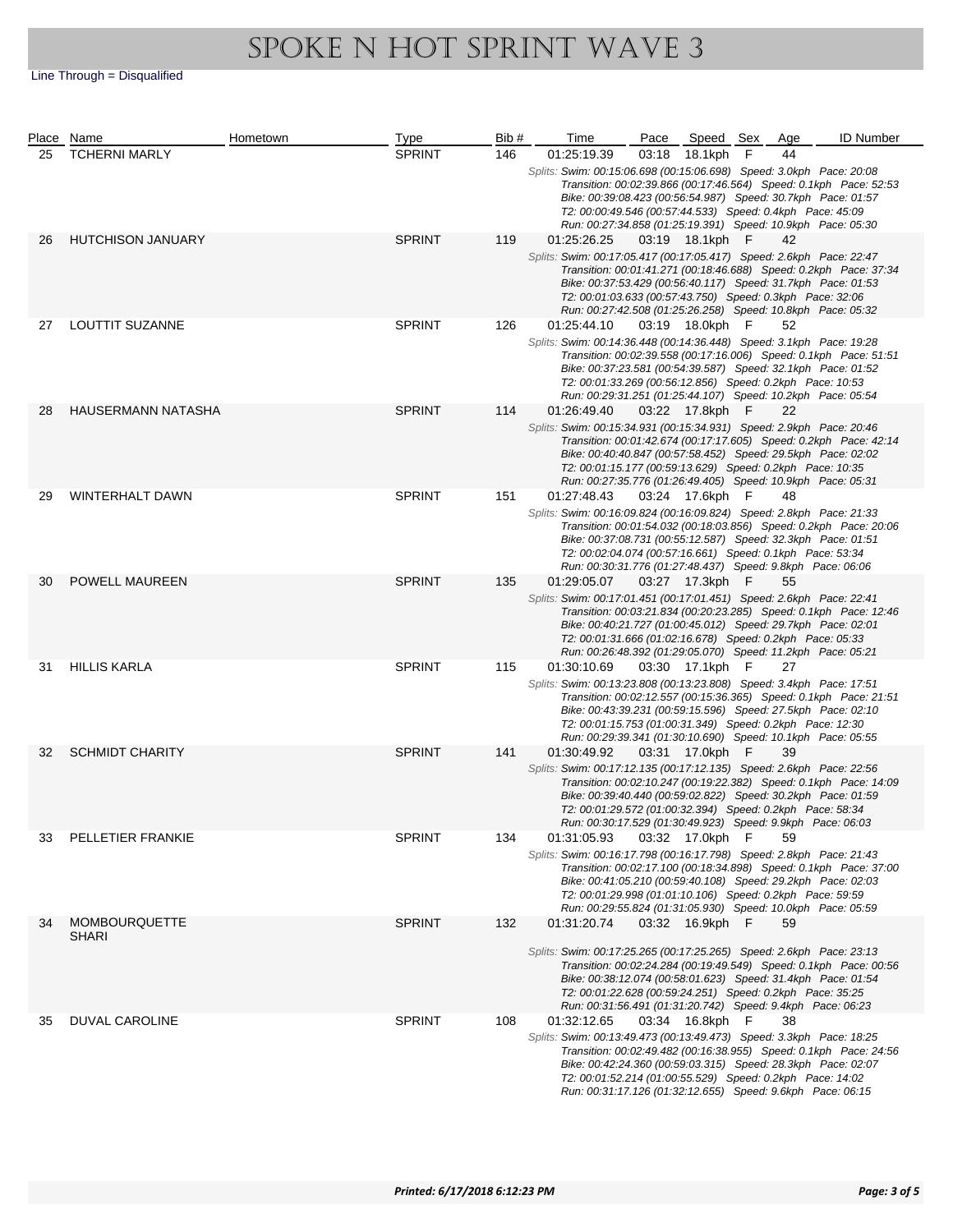|    | Place Name                       | Hometown | Type          | Bib# | Time                                                                                                                                                                                                                                                                           | Pace  | Speed Sex       |     | Age | <b>ID Number</b>                                                  |
|----|----------------------------------|----------|---------------|------|--------------------------------------------------------------------------------------------------------------------------------------------------------------------------------------------------------------------------------------------------------------------------------|-------|-----------------|-----|-----|-------------------------------------------------------------------|
| 36 | <b>DUBREUIL TARRA</b>            |          | <b>SPRINT</b> | 107  | 01:34:10.86<br>Splits: Swim: 00:14:39.259 (00:14:39.259) Speed: 3.1kph Pace: 19:32<br>Bike: 00:40:46.697 (00:57:45.802) Speed: 29.4kph Pace: 02:02<br>T2: 00:01:52.805 (00:59:38.607) Speed: 0.2kph Pace: 16:00<br>Run: 00:34:32.254 (01:34:10.861) Speed: 8.7kph Pace: 06:54  | 03:39 | 16.4kph         | F   | 37  | Transition: 00:02:19.846 (00:16:59.105) Speed: 0.1kph Pace: 46:09 |
| 37 | <b>BURDON DORIS</b>              |          | <b>SPRINT</b> | 103  | 01:34:34.58<br>Splits: Swim: 00:14:17.270 (00:14:17.270) Speed: 3.1kph Pace: 19:03<br>Bike: 00:37:27.159 (00:54:40.277) Speed: 32.0kph Pace: 01:52<br>T2: 00:04:04.717 (00:58:44.994) Speed: 0.1kph Pace: 35:43<br>Run: 00:35:49.595 (01:34:34.589) Speed: 8.4kph Pace: 07:09  |       | 03:40 16.3kph F |     | 57  | Transition: 00:02:55.848 (00:17:13.118) Speed: 0.1kph Pace: 46:09 |
| 38 | RUSCHIENSKY AMANDA               |          | <b>SPRINT</b> | 139  | 01:35:19.36<br>Splits: Swim: 00:15:24.778 (00:15:24.778) Speed: 2.9kph Pace: 20:33<br>Bike: 00:42:31.447 (01:03:39.700) Speed: 28.2kph Pace: 02:07<br>T2: 00:02:29.778 (01:06:09.478) Speed: 0.1kph Pace: 19:15<br>Run: 00:29:09.891 (01:35:19.369) Speed: 10.3kph Pace: 05:49 |       | 03:42 16.2kph F |     | 32  | Transition: 00:05:43.475 (00:21:08.253) Speed: 0.1kph Pace: 04:54 |
| 39 | <b>KLEIN SHEILA</b>              |          | <b>SPRINT</b> | 122  | 01:36:09.43<br>Splits: Swim: 00:18:26.009 (00:18:26.009) Speed: 2.4kph Pace: 24:34<br>Bike: 00:39:04.547 (00:59:54.047) Speed: 30.7kph Pace: 01:57<br>T2: 00:01:31.791 (01:01:25.838) Speed: 0.2kph Pace: 05:58<br>Run: 00:34:43.596 (01:36:09.434) Speed: 8.6kph Pace: 06:56  |       | 03:44 16.1kph F |     | 45  | Transition: 00:02:23.491 (00:20:49.500) Speed: 0.1kph Pace: 58:18 |
| 40 | <b>FORRESTER JESSICA</b>         |          | <b>SPRINT</b> | 110  | 01:37:47.25<br>Splits: Swim: 00:18:29.765 (00:18:29.765) Speed: 2.4kph Pace: 24:39<br>Bike: 00:42:22.819 (01:02:51.806) Speed: 28.3kph Pace: 02:07<br>T2: 00:01:44.865 (01:04:36.671) Speed: 0.2kph Pace: 49:32<br>Run: 00:33:10.588 (01:37:47.259) Speed: 9.0kph Pace: 06:38  |       | 03:47 15.8kph F |     | 40  | Transition: 00:01:59.222 (00:20:28.987) Speed: 0.2kph Pace: 37:24 |
| 41 | <b>SELINGER DEANNE</b>           |          | <b>SPRINT</b> | 143  | 01:37:59.36<br>Splits: Swim: 00:17:50.391 (00:17:50.391) Speed: 2.5kph Pace: 23:47<br>Bike: 00:41:12.651 (01:01:26.153) Speed: 29.1kph Pace: 02:03<br>T2: 00:01:53.934 (01:03:20.087) Speed: 0.2kph Pace: 19:46<br>Run: 00:34:39.275 (01:37:59.362) Speed: 8.7kph Pace: 06:55  |       | 03:48 15.8kph F |     | 36  | Transition: 00:02:23.111 (00:20:13.502) Speed: 0.1kph Pace: 57:02 |
| 42 | <b>CHRISTOPHER GLEN-</b><br>MARY |          | <b>SPRINT</b> | 104  | 01:39:36.87<br>Splits: Swim: 00:22:06.698 (00:22:06.698) Speed: 2.0kph Pace: 29:28<br>Bike: 00:43:22.399 (01:08:19.044) Speed: 27.7kph Pace: 02:10<br>T2: 00:01:34.844 (01:09:53.888) Speed: 0.2kph Pace: 16:08<br>Run: 00:29:42.983 (01:39:36.871) Speed: 10.1kph Pace: 05:56 |       | 03:52 15.5kph F |     | 43  | Transition: 00:02:49.947 (00:24:56.645) Speed: 0.1kph Pace: 26:29 |
| 43 | <b>RUPCICH MARIA</b>             |          | <b>SPRINT</b> | 138  | 01:40:19.60<br>Splits: Swim: 00:15:36.524 (00:15:36.524) Speed: 2.9kph Pace: 20:48<br>Bike: 00:43:12.938 (01:00:56.907) Speed: 27.8kph Pace: 02:09<br>T2: 00:02:13.297 (01:03:10.204) Speed: 0.1kph Pace: 24:19<br>Run: 00:37:09.400 (01:40:19.604) Speed: 8.1kph Pace: 07:25  |       | 03:53 15.4kph   | - F | 47  | Transition: 00:02:07.445 (00:17:43.969) Speed: 0.1kph Pace: 04:49 |
| 44 | <b>KRANTZ FIONA</b>              |          | <b>SPRINT</b> | 124  | 01:41:24.35<br>Splits: Swim: 00:16:16.289 (00:16:16.289) Speed: 2.8kph Pace: 21:41<br>Bike: 00:45:29.779 (01:04:20.311) Speed: 26.4kph Pace: 02:16<br>T2: 00:02:05.851 (01:06:26.162) Speed: 0.1kph Pace: 59:30<br>Run: 00:34:58.188 (01:41:24.350) Speed: 8.6kph Pace: 06:59  | 03:56 | 15.2kph         | - F | 23  | Transition: 00:02:34.243 (00:18:50.532) Speed: 0.1kph Pace: 34:08 |
| 45 | <b>FAHLMAN KAREN</b>             |          | <b>SPRINT</b> | 109  | 01:42:45.84<br>Splits: Swim: 00:17:23.228 (00:17:23.228) Speed: 2.6kph Pace: 23:10<br>Bike: 00:45:53.991 (01:06:19.447) Speed: 26.1kph Pace: 02:17<br>T2: 00:02:34.809 (01:08:54.256) Speed: 0.1kph Pace: 36:01<br>Run: 00:33:51.588 (01:42:45.844) Speed: 8.9kph Pace: 06:46  |       | 03:59 15.0kph F |     | 58  | Transition: 00:03:02.228 (00:20:25.456) Speed: 0.1kph Pace: 07:25 |
| 46 | <b>TOPP ASHLEY</b>               |          | <b>SPRINT</b> | 147  | 01:45:07.90<br>Splits: Swim: 00:16:23.187 (00:16:23.187) Speed: 2.7kph Pace: 21:50<br>Bike: 00:47:57.236 (01:07:09.569) Speed: 25.0kph Pace: 02:23<br>T2: 00:01:39.346 (01:08:48.915) Speed: 0.2kph Pace: 31:09<br>Run: 00:36:18.991 (01:45:07.906) Speed: 8.3kph Pace: 07:15  |       | 04:04 14.7kph   | - F | 24  | Transition: 00:02:49.146 (00:19:12.333) Speed: 0.1kph Pace: 23:49 |